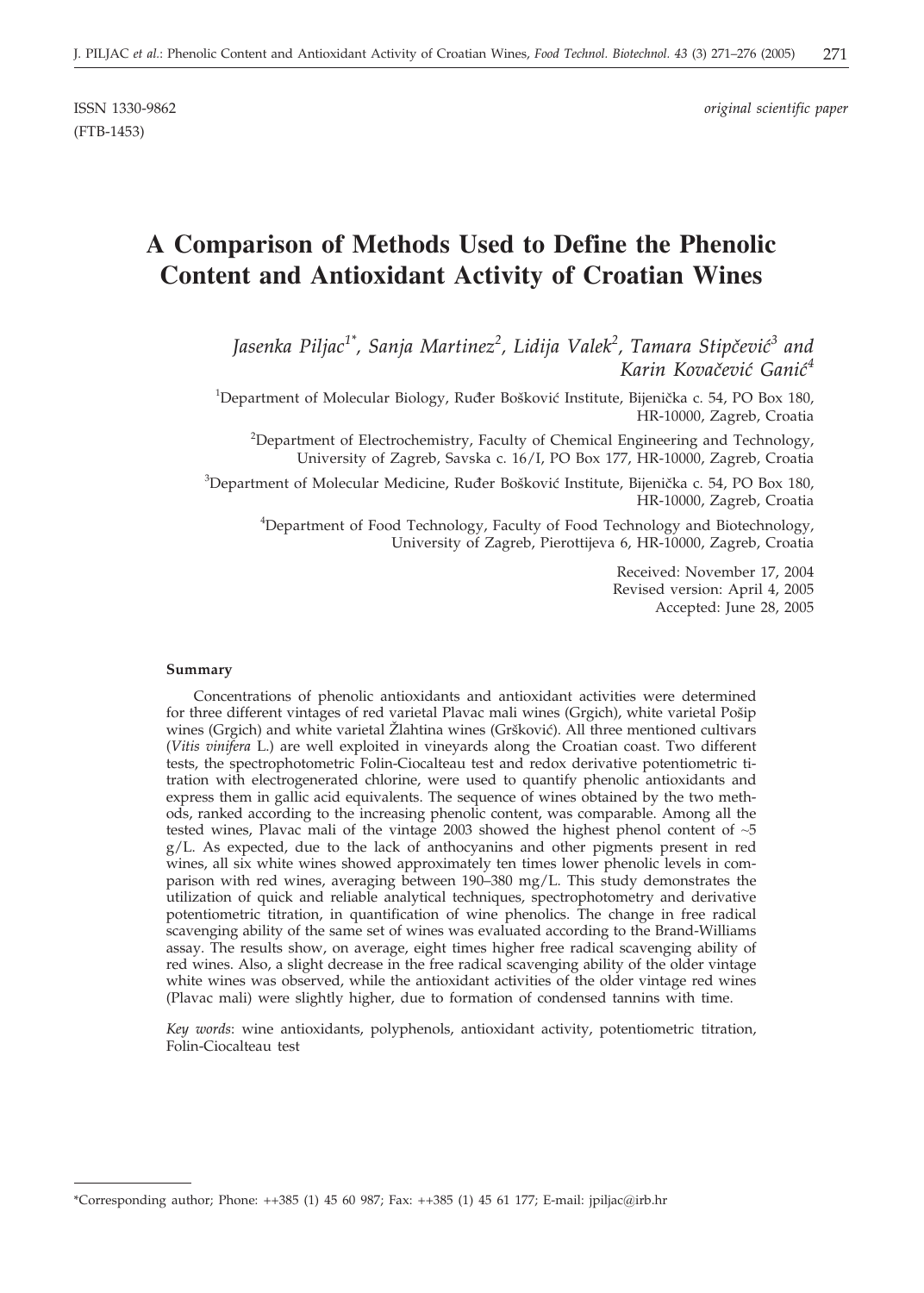# **Introduction**

Croatia has a very long tradition of grape cultivation and winemaking that dates back to the ancient Greek and Roman times (*1*). Old records point to several hundred native varieties existing in this region in recent past (*2,3*). Today, with more than 80 native cultivars registered in the official cultivar list (and additional 50 rare genotypes) (*4*), and more than 1000 different wine types produced (*5*), Croatia significantly contributes to the diversity of grape and wine products on the Adriatic coast. Although there are indications that over 10 % of the Croatian population uses wine products to earn a living (*6*), very few published studies have been focused on the analysis of wines made from native Croatian grape varieties. One recent study has pointed to a significantly larger total phenol content of a top quality Croatian red wine, Zlatan Plavac, in comparison with Cabernet Sauvignon and Merlot produced in New Zealand (*7*). This difference in the concentration of total antioxidants was attributed to traditional processing of grapes in Croatia, with prolonged maceration times, but may also be due to the inherent natural richness in polyphenols, typical for certain Croatian varieties such as Plavac mali.

The aim of the research presented in this paper was to investigate the polyphenolic content and antioxidant activity of three consecutive vintages of varietal Croatian wines Plavac mali (Grgich), Pošip (Grgich), and Žlahtina (Gršković). For this purpose the 2001, 2002 and 2003 vintages of each wine were tested using the standard Folin-Ciocalteau and Brand-Williams tests and the more recently adapted potentiometric titration method. In order to exclude the influence of maceration and vinification parameters, which have been proven to significantly affect the total phenol content (*8*), and maximally focus on the change of the concentration of phenolic antioxidants in each consecutive vintage, the grapes were subjected to identical processing procedures and each vintage was stored in oak barrels (except in the case of  $\check{Z}$ lahtina, where only one of the two 2002 vintages is a barrique). For quantification of phenolic antioxidants, the well-established spectrophotometric (Folin-Ciocalteau test) and the recently adapted potentiometric titration methods were utilized and the results are expressed in gallic acid equivalents (GAE). The Brand-Williams (*9*) assay was employed to determine the free radical scavenging ability of each sample.

# **Material and Methods**

# *Wines*

Three red varietal Plavac mali wines and three white varietal Pošip wines produced by the Grgich winery in Trstenik on the Pelješac peninsula, as well as three varietal Žlahtina white wines produced by the Gršković family from the island of Krk, Croatia, were used for the study. These three grape varieties belong to *Vitis vinifera* L. and are considered to be autochthonous Croatian cultivars suitable for the production of highest quality wines. Since this study was undertaken with the aim of investigating the change in total phenols and antioxidant activity of three different vintages, each set of three wines consisted of a 2001, 2002 and 2003 vintage and the grapes of each vintage came from the same vineyards and were processed in the same manner. All nine tested wines are high-quality products with low  $SO<sub>2</sub>$ content (<10 mg/L). Such low concentrations of  $SO<sub>2</sub>$  are below the detection limit of potentiometric titration (with currently chosen current density of chlorine generation) and do not represent interference in the Folin-Ciocalteau  $(FC)$  test. In the case of  $Z$ lahtina wines, because the vintage 2001 was not available, a comparison between the two 2002 vintages was made, with the first one aged in inox and the 2002 Žlahtina barrique aged in oak barrels.

### *Spectrophotometry*

Total phenol content of wines was determined using the Folin-Ciocalteau micro method adapted by Andrew Waterhouse and readily available on the internet (http:*//* waterhouse.ucdavis.edu/phenol/folinmicro.htm). Absorbance of each wine solution (white wines undiluted, red wines diluted  $10\times$ ), as well as the absorbance of gallic acid standard in concentrations of 0, 50, 100, 150, 250, and 500 mg/L, were determined at 765 nm against the blank (the »0 mL« solution). Four absorbance readings for each sample were averaged and taken as the final result. A calibration curve absorbance *vs*. *c*(gallic acid) was used to derive the GAE concentrations for wines.

#### *Potentiometric titration*

Measurements were carried out in a 0.2 M KCl solution buffered to the pH=2. The working electrode with a platinum spiral and the indicator electrode with a platinum plate were immersed in the anodic compartment of the electrochemical cell along with a saturated calomel reference electrode (SCE), and separated by fritted glass from the cathodic compartment containing the platinum counter electrode. The electrochemical cell was connected to a PAR model 273 potentiostat/galvanostat and data acquisition was performed with the help of a PC. Solutions of the common phenolic standard, gallic acid (9.94 mg in 100 mL of redistilled water  $+$  10  $\%$  ethanol mixture), were introduced into 60 mL of the reaction solution in an electrolysis cell. After starting a magnetic stirrer, a stabilized current of 20 mA was passed through the solution in order to generate chlorine at the working electrode. The same procedure was applied to 1-mL samples of undiluted white wines and 1-mL samples of red wines diluted 20 times, in order for the results to fall within the calibration range.

The titration curves were recorded by measuring the potential between a platinum indicator electrode and the SCE as a function of time. The end-point (inflection point) calculations were performed in Mathematica®, including the fitting of the measured S-shaped potentiometric curves by the natural cubic spline method.

#### *Antioxidant activity (AA)*

The samples were analyzed according to the technique reported by Brand-Williams *et al*. (*9*). Briefly, a volume of sample (5 µL of red wine (volume ratio *V*(methanol): $V(\text{wine})$ =1:1) and 20  $\mu$ L of white wine) was added to a volume of 2,2-diphenyl-1-picrylhydrazyl (DPPH)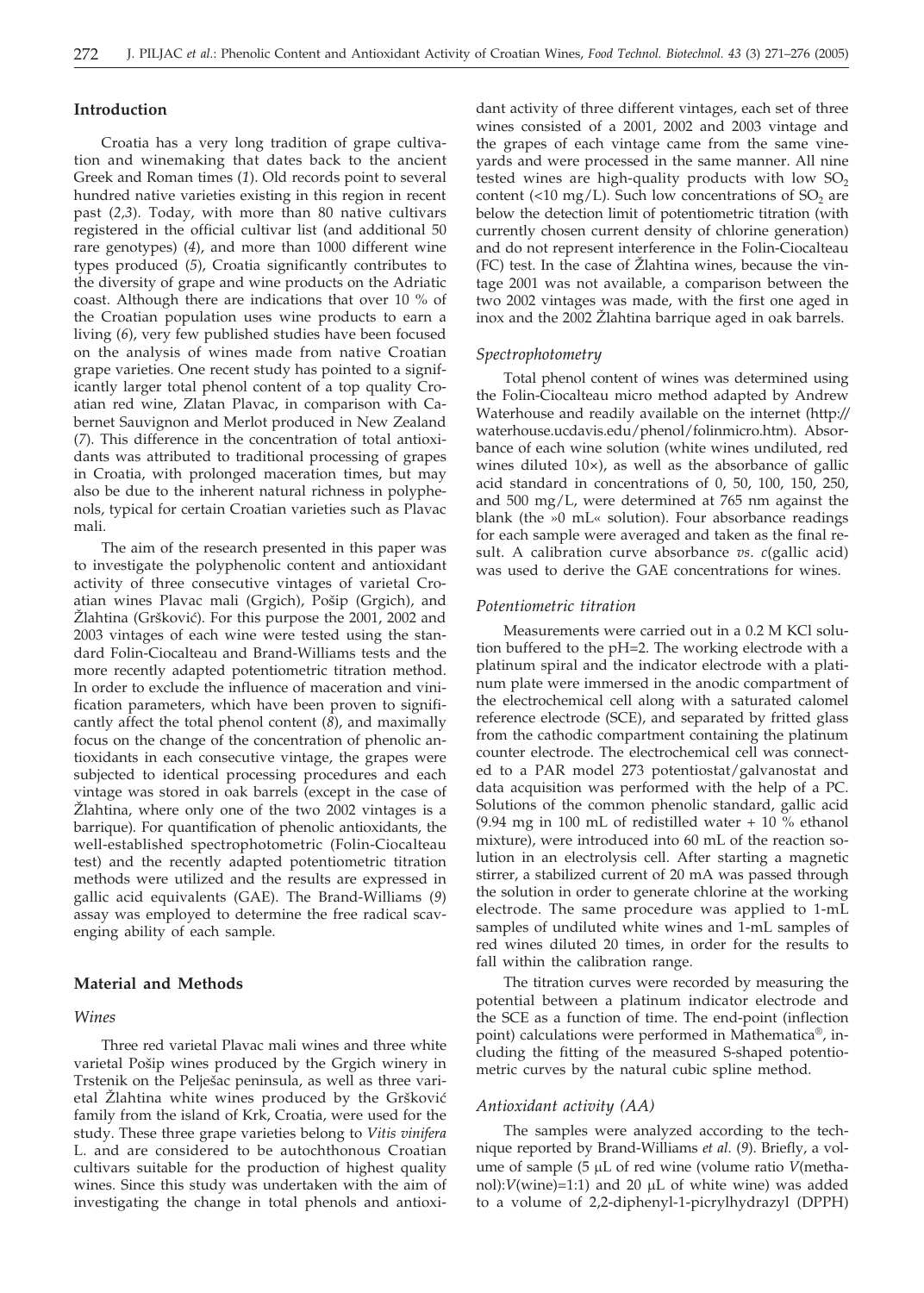0.094 mM in methanol up to 1 mL. The free radical scavenging activity using the free radical DPPH reaction was evaluated by measuring the absorbance at 515 nm after 60 min of reaction at 20 $\degree$ C in a spectrophotometer. The reaction was carried out in closed Eppendorf tubes shaken at 20 °C. The results were expressed as mmol/L Trolox equivalents (TE), a vitamin E analogue.

#### *pH determination*

Iskra digital pH meter MA 5722 (Iskra Elektrozveze, Ljubljana, Slovenia) was used to determine the pH values of wines.

# **Results and Discussion**

In a previous potentiometric titration study applied to wine (*10*), both mimosa tannin and a set of investigated wines at pH=2 showed a high degree of linearity of the curve titration time *vs*. volume of added sample. Also, at pH=2 the observed titration curves were steep, producing well-defined peaks upon derivation. Therefore, pH=2 (stomach acid pH) was chosen as the optimal experimental pH for determination of the level of phenolic antioxidants present in nine Croatian wines.

Potentiometric titration curves for the gallic acid standard obtained for different test volumes (ranging from 0.5–5 mL) at pH=2 are shown in Fig. 1. The behaviour observed for gallic acid confirms the reliability of potentiometric titration and justifies its use in other studies aimed at quantification of wine polyphenols (*11*). The equivalent values for wines have been interpolated from the calibration curves for titration times of 1 mL of test solutions. The results of potentiometric titration as well as the FC micromethod, expressed as GAE, are shown in Table 1 along with the wine pH. The good correlation between these two methods  $(r^2=0.967)$  is indicated by the plot in Fig. 2.

Assuming 100 % electrochemical production of chlorine, it may be calculated that each molecule of gallic acid reacts with approximately 3 molecules of  $Cl<sub>2</sub>$  giving up 6 electrons, which is about three times more than required for oxidation of a catechol or pyrogallol group.



**Fig. 1.** Potentiometric titration curves for the gallic acid standard recorded at pH=2. The curves from left to right were obtained for test volumes ranging from 0.5 to 5 mL in 0.5-mL increments



**Fig. 2.** Correlation between the results of PT and FC methods expressed in GAE  $(r^2=0.967)$ 

The high number of electrons consumed by gallic acid may be explained either by the occurrence of side reactions at an electrode, which lower the efficiency of chlo-

Table 1. Basic wine parameters and antioxidant levels expressed in gallic acid and catechin equivalents, for a set of nine Croatian varietal wines – three red and six white ones

| <b>Wine</b>                         | pH   | FC                   | <b>PT</b><br>$\gamma(GAE)/(mg/L)$ | AA<br>c(TE)/(mmol/L) |
|-------------------------------------|------|----------------------|-----------------------------------|----------------------|
|                                     |      | $\gamma(GAE)/(mg/L)$ |                                   |                      |
| Grgich Plavac mali 2003             | 3.83 | $4989 \pm 43$        | 5778±14                           | $3.960 \pm 0.051$    |
| Grgich Plavac mali 2002             | 3.82 | $4181 \pm 32$        | 3558±11                           | $3.760 \pm 0.072$    |
| Grgich Plavac mali 2001             | 3.75 | $4576 \pm 34$        | $4070 \pm 10$                     | $4.128 \pm 0.094$    |
| Grgich Pošip 2003                   | 3.22 | $328 \pm 13$         | $254 \pm 6$                       | $0.534 \pm 0.011$    |
| Grgich Pošip 2002                   | 3.21 | $358 \pm 11$         | $350 \pm 4$                       | $0.482 \pm 0.006$    |
| Grgich Pošip 2001                   | 3.24 | $387 \pm 10$         | $364\pm8$                         | $0.459 \pm 0.008$    |
| Gršković Žlahtina 2003              | 3.75 | $436 \pm 19$         | $347+7$                           | $0.478 \pm 0.005$    |
| Gršković Žlahtina 2002 <sup>b</sup> | 3.54 | $283 \pm 14$         | $196 \pm 3$                       | $0.500 \pm 0.009$    |
| Gršković Žlahtina 2002              | 3.56 | $280+9$              | $190 \pm 3$                       | $0.446 \pm 0.005$    |

Abbreviations: FC (Folin-Ciocalteu test); PT (potentiometric titration); GAE (gallic acid equivalents); AA (antioxidant activity), TE (Trolox equivalents); b – barrique. All measurements were performed in triplicate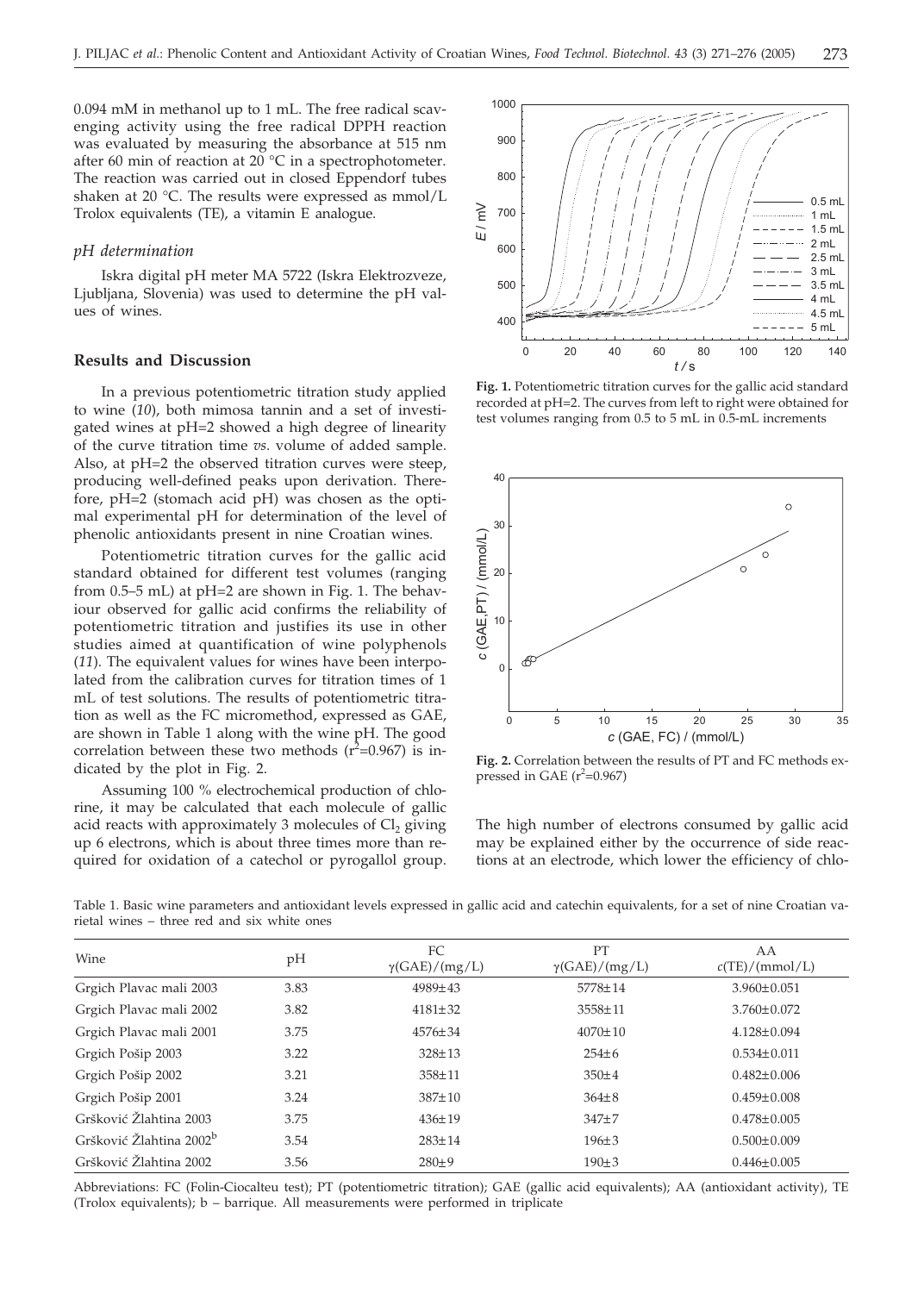rine production, or by oxidation reactions, other than removal of electron and/or hydrogen from the substrate. Recent results of Westerhoff *et al*. (*12*) show that chlorine consumption by phenolic compounds proceeds in two stages, the rapid initial consumption (1–5 min) followed by the slower consumption. The initial chlorine demand is most likely associated with highly reactive organic matter sites, *i.e.* the electron donating functional groups such as hydroxyl groups. High molar halogen consumption per mole of phenolic compound also correlates with the number of -OH functional groups in the molecule. A rapid decrease in the oxidation power of the gallic acid solution (in concentrations comparable to those of ref. *12*) and wine samples after the titration with chlorine indicates oxidation of the fast reacting moieties of phenolic molecules, most probably the *o*-diphenol groups, without the formation of the compounds of intermediate antioxidant activity.

The trend of wines obtained by the FC test, in terms of increasing content of phenolic antioxidants expressed in GAE, coincides with that obtained by potentiometric titration (Figs. 3 and 4), except in the case of 2002 and 2003 Pošip wines, which swapped places. The reason behind this observation is probably that the overall content of phenolic antioxidants present in both wines is too small for the difference between them to be pronounced. Among the tested Plavac mali, Pošip and Žlahtina wines, the 2003 vintage of Plavac mali exhibited the highest phenolic content as determined by both the FC assay and potentiometric titration. This result is indeed plausible, because the 2003 vintage of red grapes in Croatia was severely affected by a dry spell experienced in the late summer and early autumn. As a consequence, the grapes were already slightly dried out at harvest time and the phenols were more concentrated in the juice.

If the total phenol content observed for all three vintages of Grgich Plavac mali is compared to the results observed for Cabernet Sauvignon, Merlot and Pinot noir published by Kilmartin *et al.* (*13*), it becomes clear that Plavac mali stands out as a variety inherently rich in antioxidants. This finding was previously assumed by the authors in a cyclic voltammetry study of the phenolic content of several Croatian wines (*7*). Even

in comparison with another high quality Croatian red wine, Babić produced in the Primošten winegrowing region (*8*), Plavac mali wine made from grapes grown on the slopes of the Pelješac peninsula, at appellations exposed to direct sunlight and sunlight reflected off the sea surface, exhibits the total phenol concentration greater by about 2 g/L. As a consequence, Plavac mali wines are famous for their bitter taste and astringency, organoleptic sensations that are in red wines mostly attributed to oligomeric and polymeric pronathocyanidins, respectively, consisting of flavan-3-ol units such as (+) catechin and (–)-epicatechin (*14*).

As expected (*15*), the total phenol content of white wines, Pošip and Žlahtina, is approximately ten times smaller than that observed for red wines. The reason for this is the higher content of anthocyanin and condensed tannins in red wines as a consequence of better extraction of phenolic compounds from grape pomace during fermentation of the juice on the skins and seeds (*16,17*). The results of both the spectrophotometric FC test and potentiometric titration exhibited the same trend and pointed to the highest content of antioxidants in the young wine, the 2003 Žlahtina. Similar values observed for the total phenol content of the two 2002 Žlahtina wines (inox and barrique), indicated that the ageing process equally affected both 2002 vintages of Žlahtina. Also, the barrels used for storage of the 2002 Zlahtina barrique had already been reused on several occasions, thus, heartwood phenolics did not significantly contribute to the total phenol content. In general, wines undergo more drastic changes during the first months of ageing and the variability in the polyphenolic content as well as colour parameters tend to level out with time (*18*). In old barrels, the kinetics of phenol transport from wood to wine is damped by the resistance to mass transfer on the wood side (*19*). In comparing the phenolic content of three vintages of Pošip and Žlahtina wines, a drop from 436 to 280 mg/L was observed in Zlahtina between the 2003 and 2002 vintages. The differences found in the concentration of polyphenols between wines are expected to result from the vintage year, in addition to the phenomena that occur during ageing. In order to draw conclusions about the effect of ageing on degradation of polyphenols in these wines, an



**Fig. 3.** Potentiometric titration curves of undiluted white wines at pH=2. Tested volume for each wine was 1 mL



Fig. 4. Potentiometric titration curves of red wines diluted  $20 \times$  at pH=2. Tested volume for each wine was 1 mL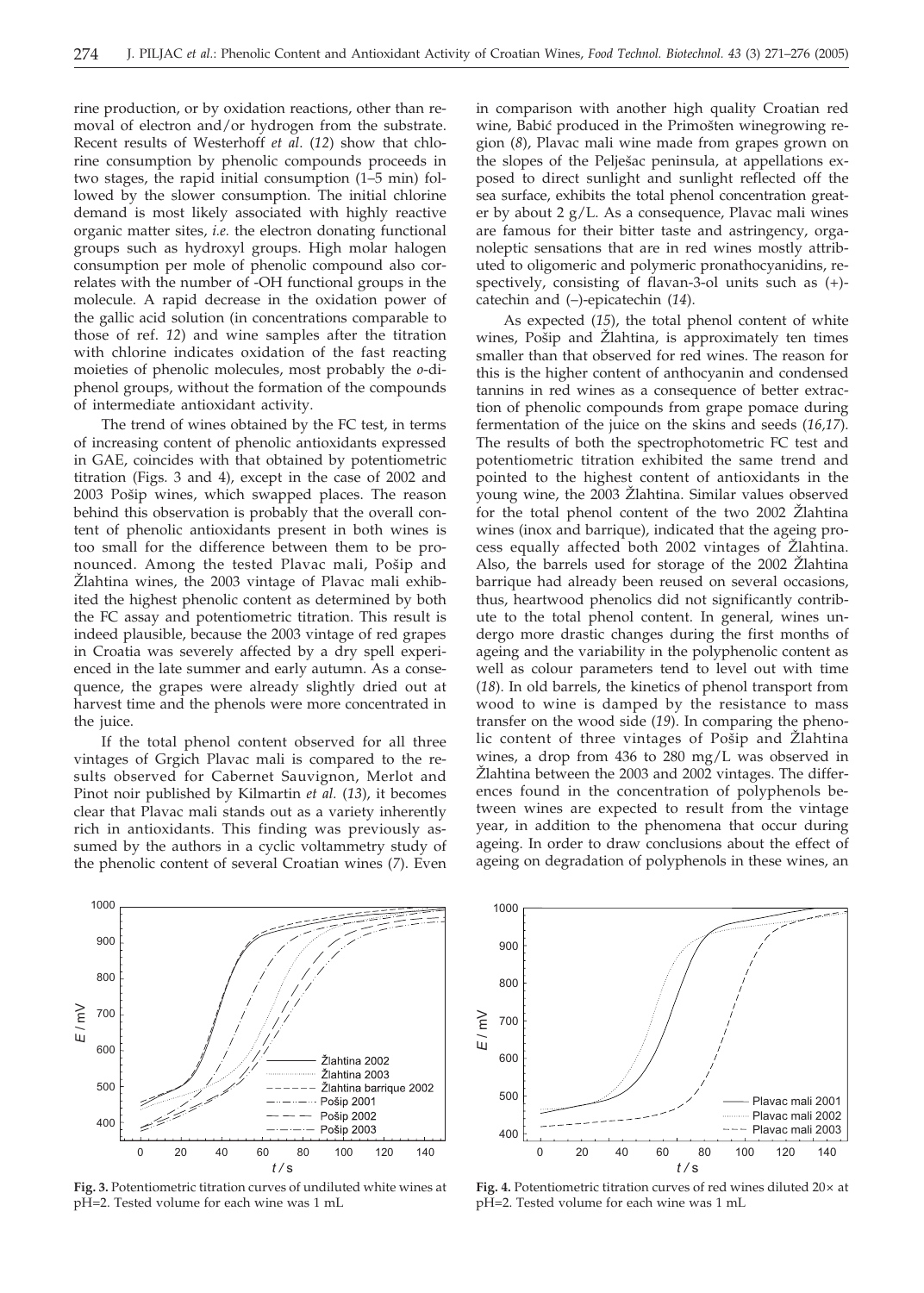experiment should be set up where the same wines are followed for several years.

All three Pošip wines maintained a relatively large concentration of phenolics in all three vintages, with the 2001 vintage exhibiting the highest value. The Pošip wines, in comparison with the New Zealand Chardonnay and Riesling wines studied by Kilmartin *et al.* (*13*), show comparable FC values. The slightly higher concentration of phenolics exhibited by the 2001 Pošip may be attributed to ageing in new oak barrels and slow extraction of heartwood tannins soluble in wine. However, precise HPLC determination of the polyphenolic profile of each Pošip wine aged in identical barrels should be performed to prove this claim, since the extraction of tannins from wooden barrels depends on a variety of factors (*20*), including the ethanol content of wine, the age of the wood, storage temperature, *etc.*

When the antioxidant activities for all nine wines, determined according to the Brand-Williams assay, are compared (Table 1), it becomes clear that red wines are, on average, 8× more potent free radical scavengers than white wines  $(c(TE)=24 \text{ mM as opposed to } c(TE)=0.5$ mM). This finding is in accordance with previous studies (*15*) and may be explained by significantly larger total phenol content of red wines in comparison with white wines.

In the case of three Plavac mali wines, the oldest 2001 vintage exhibited the highest antioxidant activity followed by the 2003 and 2002 vintage. The differences in the concentration of polyphenols observed between different vintages may also explain the differences found in the antioxidant activity of Plavac mali wines.

All six white wines showed a decreasing trend in antioxidant activities in the order 2003>2002>2001. The only exception is the 2002 Zlahtina barrique, which maintained an antioxidant activity of 0.5 mM TE, due to extraction of heartwood tannins during ageing in oak barrels. Considering the fact that favonols are much less concentrated in white wines since they are extracted from the skins (*21*), this decrease in the antioxidant activities of white wines may be expected.

In drawing any final conclusions regarding the antioxidant activities of wines, the other bioactive compounds (vitamins and minerals) present in wine and their potential synergistic effect should also be taken into consideration. Also, HPLC profiles of wines that would enable the quantification of individual phenolic antioxidants, those more and less active, could be helpful in explaining the correlation between the total phenol content and antioxidant activity and will be the subject of our next publication. A mathematical model published by Soleas *et al.* (*22*) has thus far been most successful in prediction of the total antioxidant status of wines based on the content of vanillic acid, *trans*-polydatin, catechin, *m*-coumaric acid, epicatechin, quercetin, *cis*-polydatin, and *trans*-resveratrol.

#### **Conclusions**

In general, this paper demonstrates the usefulness of spectrophotometric and potentiometric titration analyses that yield comparative results and, in combination

with the Brand-Williams assay, enable us to draw conclusions regarding the antioxidative property of wines. In comparing the different vintages produced using the same technology, it may be concluded that the ageing of three monovarietal wine types, Pošip, Žlahtina and Plavac, exerts a more pronounced effect on the total phenol content as opposed to the antioxidant activity, which is in accordance with previous findings of Zafrilla *et al.* (*21*). In fact, due to polymerization reactions that lead to formation of condensed tannins during ageing of red wines, the antioxidant activity of the oldest wine, the 2001 Plavac mali, was the highest (*c*(TE)=4.128 mM).

In addition, the results of our study point to a high phenolic content of Plavac mali wines. This observation, along with the fact that white wines show 10× lower levels of antioxidants in comparison with red wines, points to the potential use of Plavac mali, and other red Croatian varieties, as rich sources of natural antioxidants.

Since the skin fermentation time has the largest influence on the total phenol content of wine, especially on the concentration of anthocyanins and proanthocyanidins including catechin (*23,24*), wines from Plavac mali grapes rich with antioxidants will soon be produced by prolonging the skin/juice contact time. This incentive has been launched at the Faculty of Agriculture in Zagreb in collaboration with the Medical School in Split and will shed new light on the potential of the already well-exploited Plavac mali grapes in prevention of coronary heart disease.

#### *Acknowledgements*

We thank the Ministry of Science of the Republic of Croatia for financial support. We also thank the Grgich and Gršković families for their wine donations.

# **References**

- 1 N. Fazinić: *Vineyards and Wines of Croatia*, Association for Development of Winegrowing, Zagreb (1981).
- 2. S. Bulić: *Dalmatinska ampelografija*, Poljoprivredni nakladni zavod, Zagreb (1949).
- *3.* M. Jelaska, K. Briza: *Ampelografija.* In: *Poljoprivredna enciklopedija*, Jugoslavenski leksikografski zavod, Zagreb (1967).
- 4. I. Pejić, E. Maletić, J. Karoglan-Kontić, B. Kozina, N. Mirošević, Diversity of autochthonous grapevine genotypes in Croatia, *Acta Hortic. 528* (2000) 73–89.
- 5. S. Herjavec, N. Mirošević, M. Fazinić, J. Karoglan-Kontić, Đ. Peršurić, V. Milat, Lj. Gašparec-Skočić, M. Ričković, J. Boli}: *Hrvatska vina i vinari – Croatian Wines and Vintners*, AGMAR press, Zagreb (2002).
- *6.* D. Bulum: Establishing Wine Land Register in Croatia. In: *Proceedings of the 1st International Conference – Prospects for Viticulture and Enology*, Zagreb (2000) p. 22.
- 7. J. Piljac, S. Martinez, T. Stipčević, Ž. Petrović, M. Metikoš-Huković, A cyclic voltammetry investigation of the phenolic content of Croatian wines, *Am. J. Enol. Vitic. 55* (2004) 417–422.
- 8. I. Budić-Leto, T. Lovrić, U. Vrhovšek, Influence of different maceration techniques and ageing on proanthocyanidins and anthocyanins of red wine cv. Babić (Vitis vinifera L.), *Food Technol. Biotechnol. 41* (2003) 299–303.